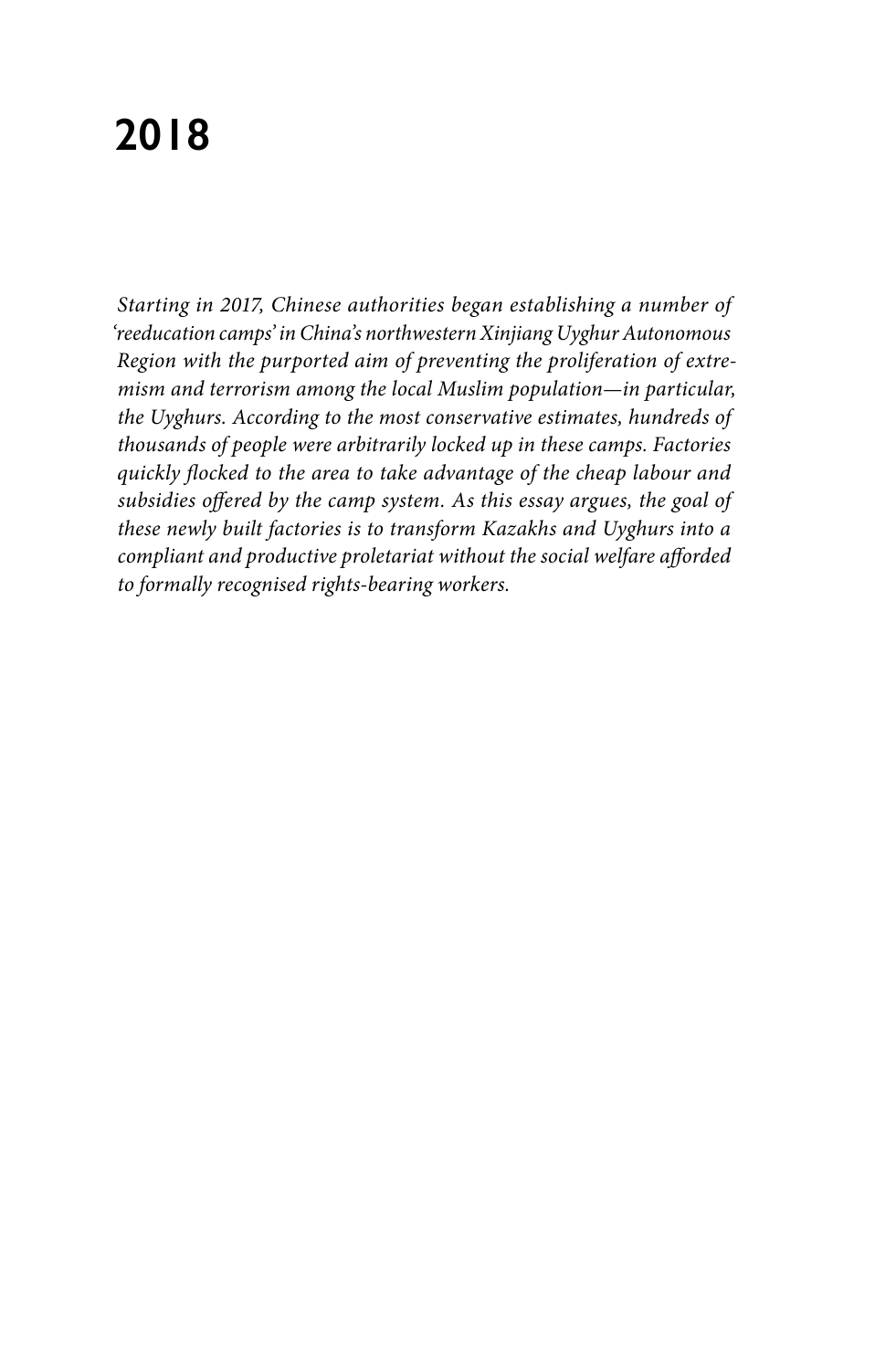## **Factories of Turkic Muslim Internment**

Darren BYI FR<sup>1</sup>

n 3 November 2018, Yerzhan Kurman, a middle-aged Kazakh man from a small village fifty kilometres from the city of Ghulja in the Xinjiang Uyghur Autonomous Region, was released from the camp where he had been held for nine man from a small village fifty kilometres from the city of Ghulja from the camp where he had been held for nine months. He thought perhaps now he would be free to return to his former life as a migrant in Kazakhstan. Yet, just a few days later, he was sent to an industrial park in Ghulja City to work in a glove factory. For the next fifty-three days, he experienced life in an internment factory that was built to 'raise the quality' (提高素质) of minority workers.

Yerzhan had been detained soon after he came back to China to seek medical treatment for his daughter and care for his ailing mother in early 2018. In a 2019 interview with the German magazine *Die Zeit*, he said:

On the evening of 8 February 2018, they picked me up in a minibus. It was already dark and they put black plastic sacks over our heads and handcuffs on our hands. There were five young men from my village with me on the minibus. The room in which I had to stay for the next nine months was 5 meters by 5 meters and located on the third floor. On the door, a sign said 'No. 12'. Our floor alone accommodated 260 men. In my room, we were 12. Later I heard that there had been more than 10,000 men detained in our camp.<sup>2</sup>

Yerzhan was unsure exactly where the camp was located. It may have been the one built in the fields on the outskirts of the city, just seven kilometres from the industrial park where he was later forced to work.

As is often reported by former detainees, conditions in the camp were appalling. Describing the circumstances of his detention, Yerzhan said:

The toilet was a bucket by the window, there was no running water. In the daytime, we were sitting in rows on our plastic stools. The food was handed to us through an opening in the door. At 7am, we had to sing the Chinese national anthem and then we had three minutes for breakfast. Afterwards, we learned Chinese until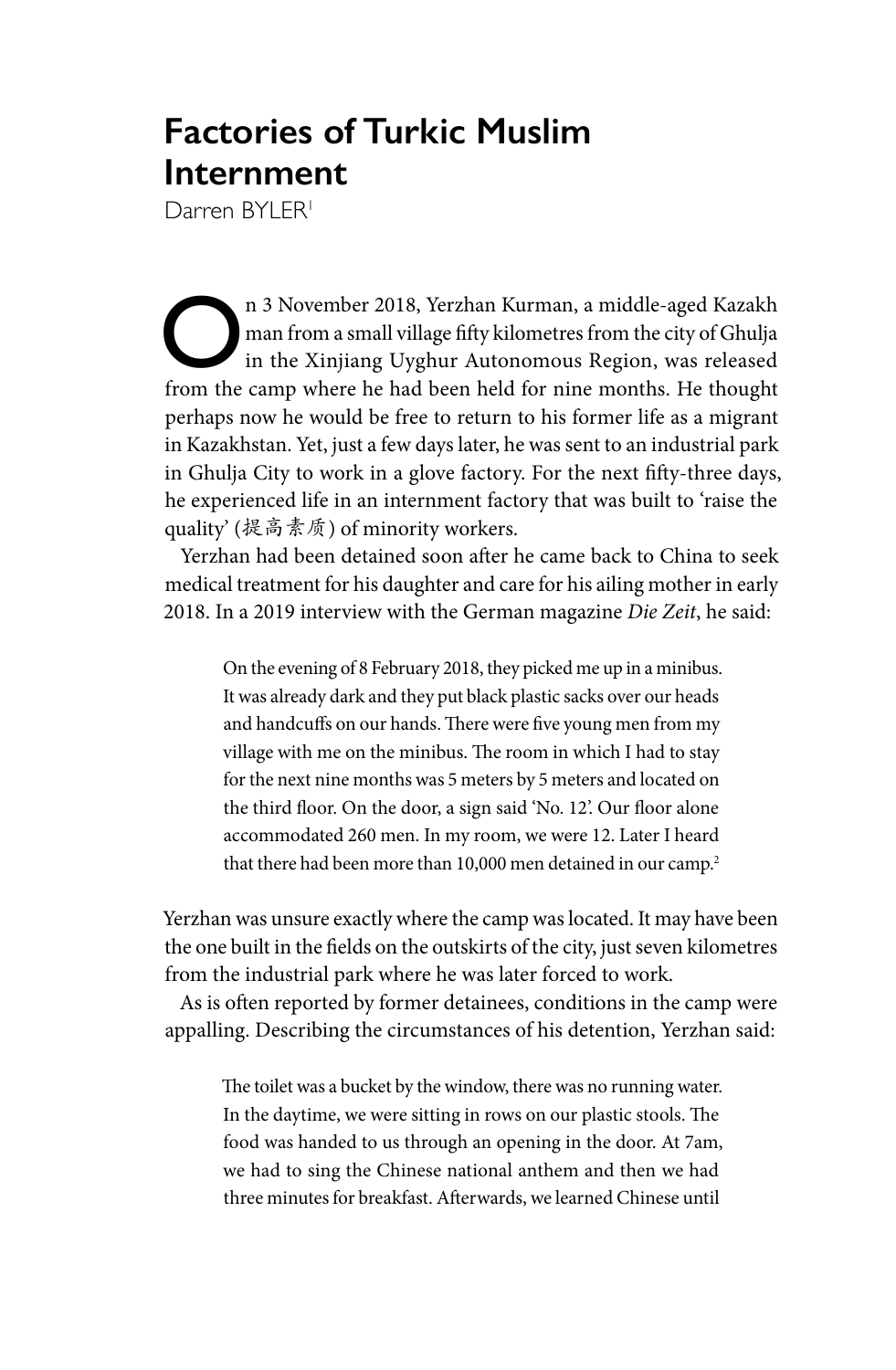9pm. Our teachers were Kazakhs or Uyghurs. We were watched by four cameras in our room which ensured that we didn't talk to each other. Those who spoke anyway were handcuffed and had to stand by the wall. 'You don't have the right to talk, because you are not humans,' said the guards. 'If you were humans, you wouldn't be here.'3

Yerzhan still does not know why he was taken. Like others detained in Ghulja, his internment was likely due to the fact that he possessed a passport and travelled to Kazakhstan—one of twenty-six Muslim-majority countries on a Chinese Government watch list.4 Over time, the gruelling routine began to change his mental state. He said: 'The first two months, I thought of my wife Maynur and my three children. Sometime later, I only thought about food.'5

About the time Yerzhan was reduced to thinking about his bodily survival, in May 2018, Pan Daojin, the Front Commander and Chinese Communist Party Secretary of Yili Prefecture, arrived to inspect a newly built industrial park on the other side of town.6 He came with a delegation from Jiangsu that was tasked with providing industrial 'aid' to Xinjiang. Pan, who is also from Jiangsu, had been appointed to his position in December 2016, just as the mass detentions of the reeducation system began. During the inspection of the new industrial park, he 'fully affirmed the achievements' of the business leaders from Nantong City in Jiangsu who had funded it. The delegation showed off the new factory of the Jiangsu-based Solamoda Garment Group, a company that partners with Forever 21 and other international brands. They also stopped by the highly productive glove factory where Yerzhan would be eventually assigned. This factory was managed by employees of the Luye Shuozi Island Trading Company, a manufacturer based in Baoding City, Hebei Province.

According to the general manager of the glove factory, Wang Xinghua, speaking in a state television interview released in December 2018: 'With the support of the government, we have already *recruited* more than 600 people [emphasis added].'7 One of these 600 government 'recruits' was Yerzhan, who had arrived from the camp less than a month before. General manager Wang went on to say that, since the founding of the new factory in 2017: 'We have generated more than US\$6 million in sales. We plan to reach 1,000 workers by the end of this year. We plan to provide jobs to 1,500 people by the end of 2019.' In fact, the glove factory in Ghulja has now far surpassed the capacity of its parent factory, which back in Hebei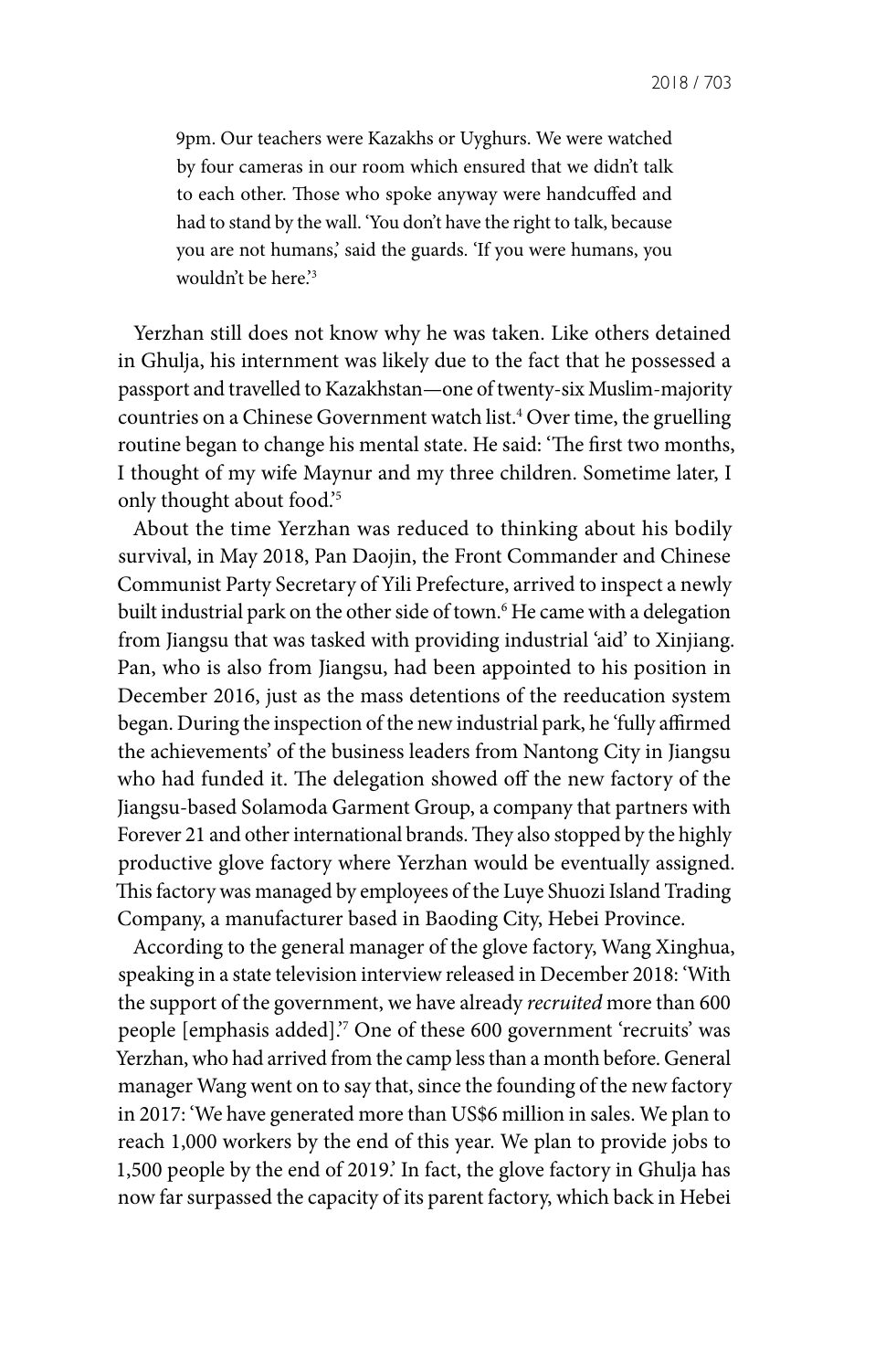employed less than 200 people.8 Moving manufacturing to Xinjiang made economic sense for the company, which sold 96 percent of its leather gloves across the border in Russia and Eastern Europe.

But there were other reasons exponential growth was so easy. Since 2018, the state has provided subsidies for the building of factories and shipping goods from Xinjiang. Construction of the factories was often funded by local governments in eastern China as part of a 'pairing assistance' (配对与援助) program. Up to 4 percent of new factory sales volume was subsidised to cover shipping expenses from the new location.9 Most importantly, as in every county in Xinjiang, there was a standing labour reserve of tens of thousands of desperate, traumatised detainees like Yerzhan in nearby camps.

### A Carrier of the Economy

Since 2017, factories have flocked to Xinjiang to take advantage of the newly built industrial parks associated with the reeducation camp system and the cheap labour and subsidies that accompany them. In fact, in late 2018, the primary development ministry for the region, the Xinjiang Reform and Development Commission, circulated a statement that the camps or 'vocational skills education and training centres' (教育培训 中心) had become a 'carrier' (载体) of the economy.10 Because of this system, Xinjiang had attracted 'significant investment and construction from coast-based Chinese companies'. Since China sources more than 80 percent of its cotton from Xinjiang, there was a special emphasis placed on textile and garment-related industries.<sup>11</sup> In an effort motivated at least in part by rising labour costs among Han migrant workers on the east coast, the Chinese state plans to move more than one million textile and garment industry jobs to the region by 2023.<sup>12</sup> If they succeed, it will mean that as many as one in every eleven textile and garment industry jobs in China will be in Xinjiang.<sup>13</sup> The 1,500 jobs at the glove factory in Ghulja are part of that number.

Broadly speaking, there are three primary tracks through which Uyghurs and other Turkic Muslims are involuntarily assigned to work in the newly built factories as part of the reeducation labour regime. First, many detainees in camps are placed in factories inside or adjacent to the camps; they work inside the same space in which they are held at night. Second, some new industrial parks built in regional centres host a mix of former detainees and 'rural surplus labourers' who are not former detainees.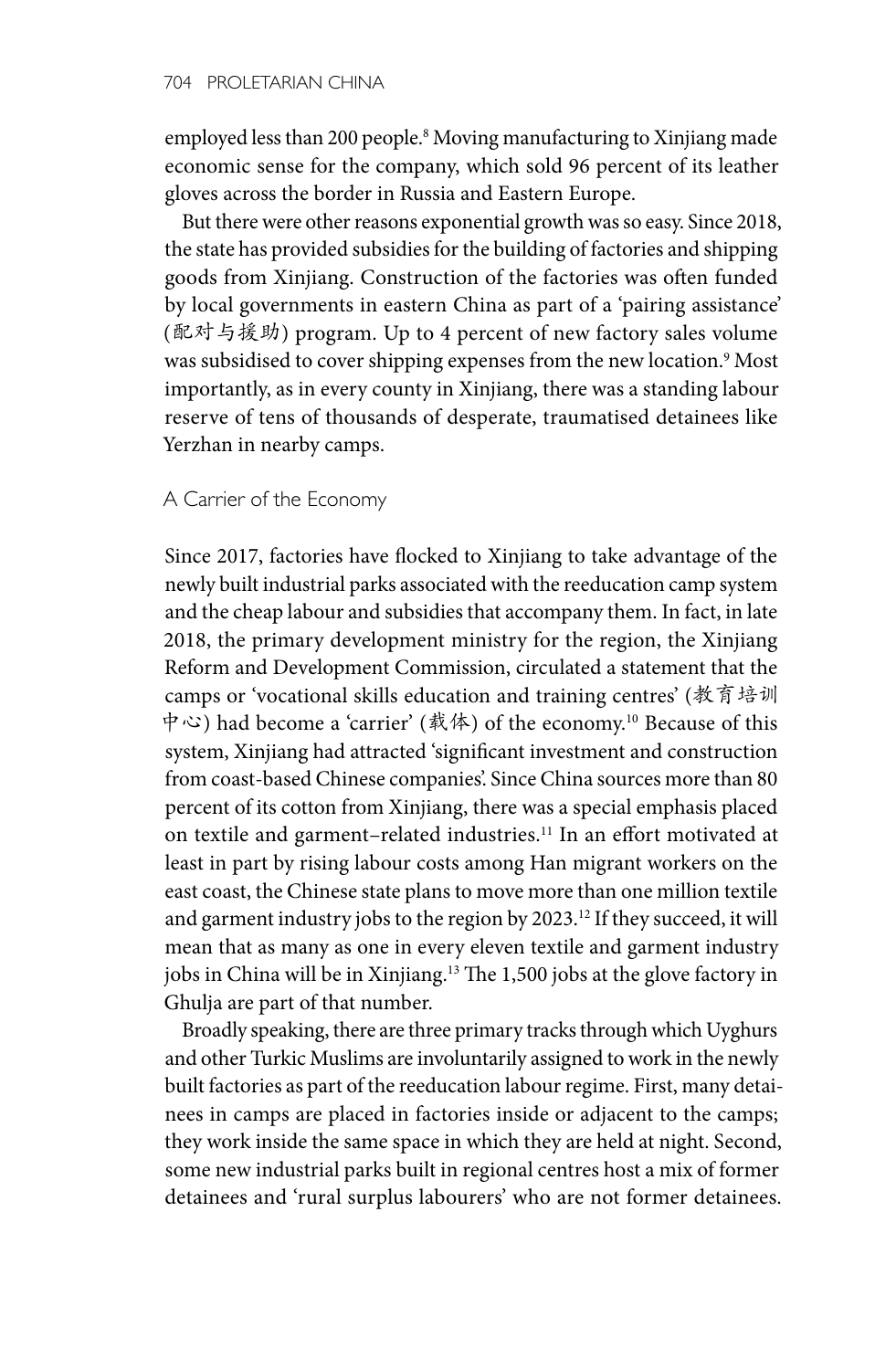These surplus labourers are chosen from populations of self-employed rural farmers and peri-urban Kazakhs and Uyghurs who previously found contingent work in heritage trades and service industries. In a new carceral instantiation of what Chris Smith and Pun Ngai refer to as the 'dormitory labour regime' used to surveil and exploit migrant workers in eastern China, former detainees who join these surplus labourers in the urban industrial parks are often held in locked dormitories at night, as in the case of Yerzhan.14 Some 'surplus labourers'—like migrant workers in eastern China—are permitted to return to their own homes at night or to stay in accommodation of their choice in the regional centre. Third, newly built county-level and smaller-scale 'satellite factories'  $(\mathbb{R} \mathbb{Z} \mathbb{Z} \mathcal{F})$  in rural areas host Uyghur workers near their homes. These worker populations of mainly women with young children are assigned by local village and township–level authorities to work while their children are cared for in daycare facilities; their husbands work in the city or are detained in camps. While there are different levels of coercion in these tracks, all three result in forms of family separation and dependence on the state and private industry proxies for training and discipline in Chinese-speaking environments.

In all cases, Turkic Muslim detainees are forcibly assigned to these positions. As documents used by workers in 'neighbourhood watch units' (社区) and 'village-level work brigades' (大队) note, refusing to participate in 'poverty alleviation' (扶贫) schemes—a widely used euphemism for assigned factory work and other forms of 'coercive assistance'—is regarded as a sign of untrustworthiness and religious extremism.15 The grassroots state workers who partner with police and private and stateowned enterprises to implement the campaign are charged with providing employees from populations within their jurisdictions. They often accompany workers to the factories and, at times, act as intermediaries between factory management and the workers. They also enforce discipline on the factory floor and, in some cases, in dormitories. In a radical contravention of the supposed 'freedom' associated with market-based contract law, state authorities assume that the only reason a Muslim worker may not want to be separated from their family and work for low wages in a Han-managed factory is because of their aversion to contact with non-Muslims. Forcing Uyghurs and Kazakhs to work in a Chinese-speaking environment can then be framed by state workers and employers as liberating them from their native way of life and traditions. This framing elides the process of state and market dependence that is created by dispossessing Uyghurs and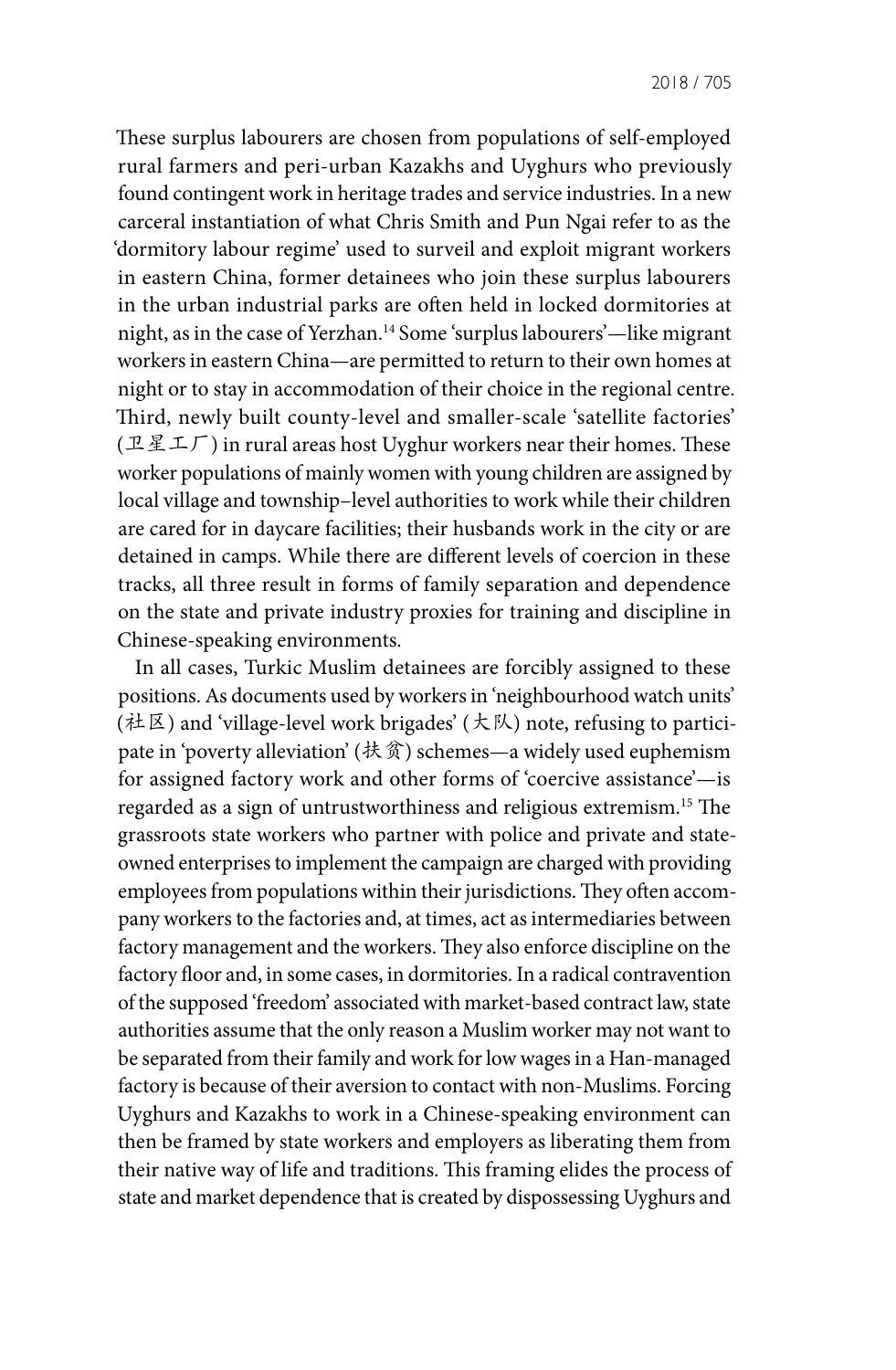Kazakhs of what Marx would describe as their own 'means of production' and the radical forms of unfreedom that are produced by forced labour in an alien environment.<sup>16</sup>

The glove factory where Yerzhan was sent appears to have a mix of both former detainees and involuntarily assigned 'surplus workers'. Many, like Yerzhan, arrived in the factory after briefly being released from a camp. Yet, according to a state report, more than 1,800 others were sent to work in the industrial park in mid-2017, long before the first detainees were transferred from the camps.17 According to Yerzhan and a second worker whom I interviewed, named Gulzira Auelkhan, these early arrivals were 'track two' underemployed rural workers who were determined to be part of the 'normal' population and assigned to work without first being placed in a camp.

#### Unfree Labour

Several months before Yerzhan arrived at the glove factory, another Kazakh detainee was also transferred there from a nearby reeducation camp. Before arriving, Gulzira, a thirty-nine-year-old mother of a toddler, whom she left with her husband in Kazakhstan, had spent fifteen months of horrific abuse in crowded cells with eighteen to sixty other detainees, most of whom were Uyghur.18 Detainees in her cell were repeatedly shocked in the head with electric batons if they used the bathroom for longer than two minutes. Their closely cropped hair masked some of the bruising, and detainees were given dye to darken their hair and scalp before higher-level officials visited the camp.<sup>19</sup> They were told to smile during the inspections.

Due to the relatively low level of her perceived 'pre-criminal offences' according to documents supplied to the United Nations by the Chinese Government, many detainees in the camps had not actually committed a crime20—Gulzira had been placed in a camp that had the least amount of security. What had marked her as 'untrustworthy' was a previous visit to Kazakhstan and the fact she watched Turkish TV shows in which women wore hijabs. In her section of the camp, there was less of an emphasis on ideological retraining. Instead, the detainees studied Chinese all day, every day. Kazakh and Uyghur languages were not permitted.

Like Yerzhan, when Gulzira was released from the camp, she thought she may be given greater freedom. But within several days a local village leader appeared with a document saying that she must report for work at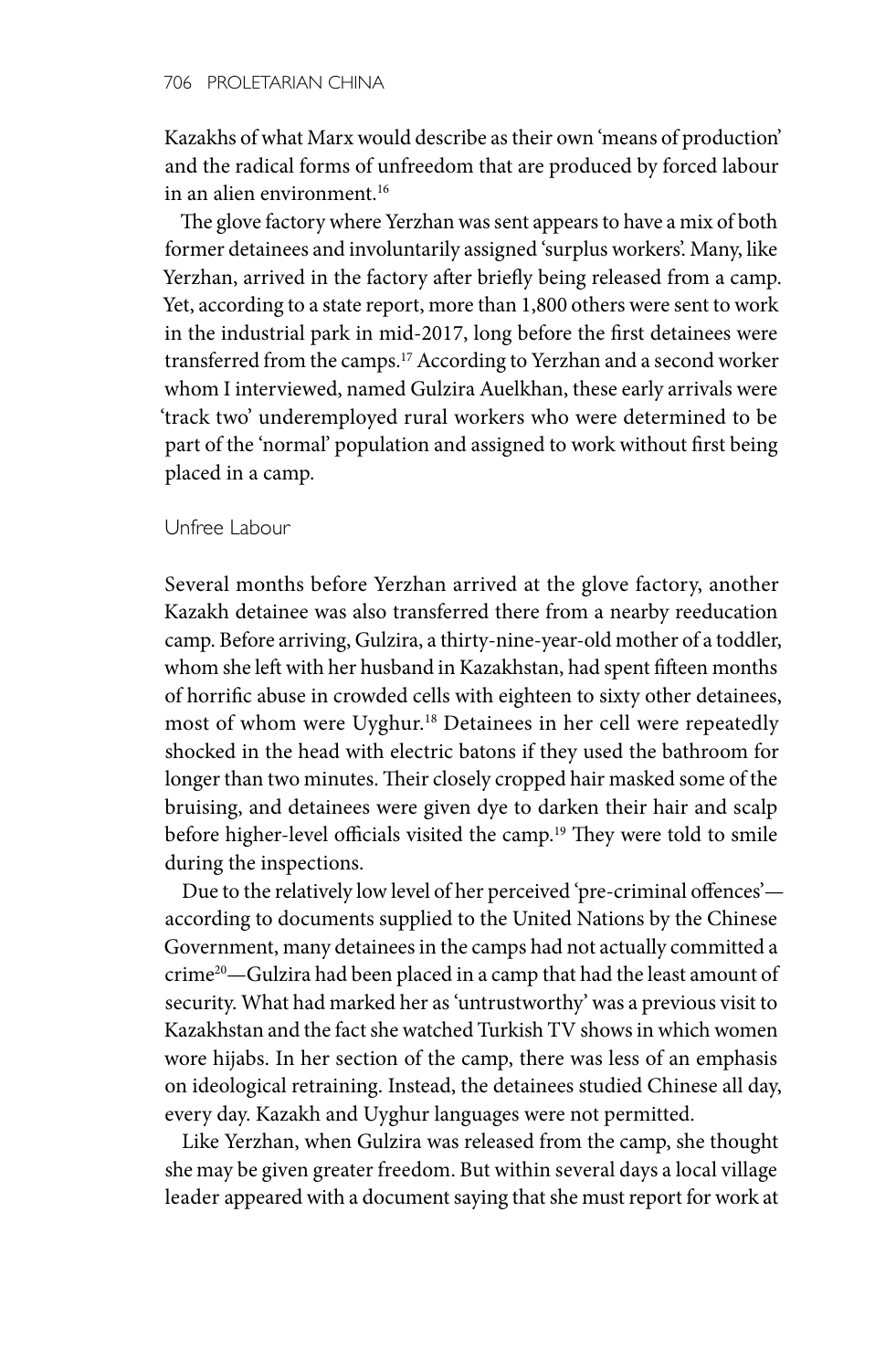the glove factory. When she arrived at the plant, she recognised her new boss, general manager Wang. She had seen him several times back in the camp, on tours with camp officials. She surmised that he must have picked her to work in his factory while she was still in the camp. She was told that, as a trainee, she would be paid 600 yuan per month (approximately US\$100)—one-third of the 1,800-yuan state-mandated minimum wage in the region—for the first three months. She would also be paid a small amount, around two jiao (20 Chinese cents), per pair of gloves according to her 'efficiency'. She said: 'The most skilled worker could sew 60 pairs a day. I tried my best, but I could only sew 13 pairs.'21 Since she did not have good eyesight, she found it impossible to improve her productivity. Speaking to Berlin-based journalist Ben Mauk, she said: 'In the end, I worked there for a month and a half. It was piecework. I earned one jiao for every glove I finished. All told, I made more than two thousand gloves and earned 220 yuan. So, you see, it was like slavery.<sup>22</sup>

Although there was less security in the factory than the camps, the detainees were not allowed to leave. In an interview in January 2020, months after she had fled across the Chinese border to Kazakhstan, Gulzira spoke of checkpoints at the entrances to the dormitory and factory where her identity card and face were scanned. She said:

We would have our bodies and phones checked when we arrived, and in the middle of the day. When we were leaving for the dormitory at the end of the day they would check again, because they were worried we might take a [sewing] needle. After we got to know [the police contractors,] we asked them, 'Why are you still here watching us?'

While they never replied, she told me she knew the answer to this question was that the security workers were monitoring whether or not they were acting like submissive 'reeducated' industrial workers. She noted that, like every other Turkic Muslim she knew, her passport had been confiscated and travel beyond the parameters of their assigned locality—whether it was an industrial park or the relative freedom of a village—was not permitted. In addition, like the majority of assigned workers, she had very little money with which to attempt to pay someone to smuggle her out. Life at the factory was better than life in the camp, but she understood that in this new space she was being asked to prove that she had become a truly reeducated industrial worker.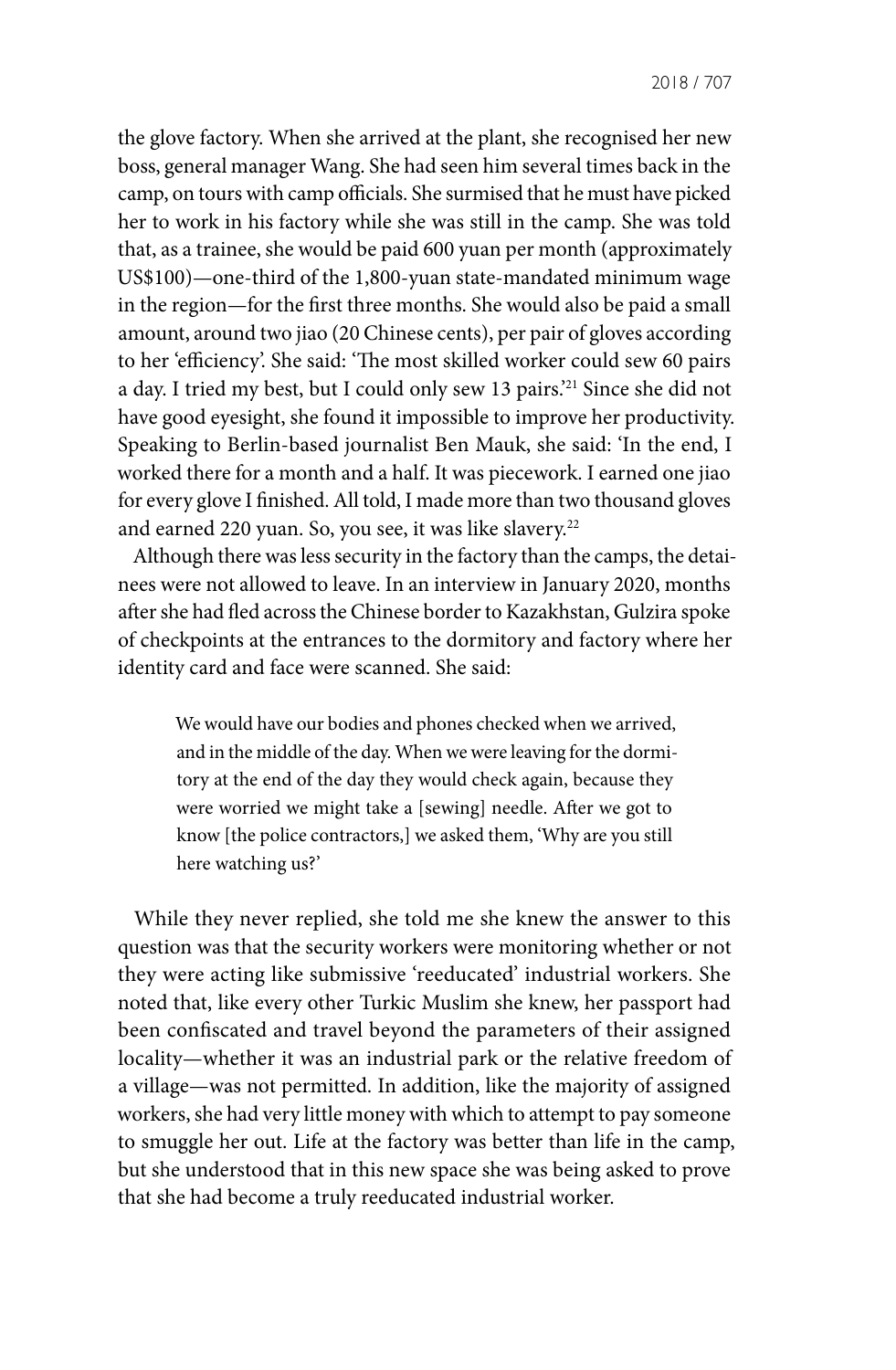Outside the discipline of the factory and industrial park, the infrastructure of material walls continued to be a part of her life. Every night after work, she and other detainees were taken by bus to a makeshift dormitory around three kilometres away. There, detainees were permitted to walk around the campus, but they were not permitted to leave the premises. According to reporting by *The Globe and Mail*, the workers 'received readings in the factory before work and, at day's end, 45-minute Chinese lessons in the dormitory, where they were watched at night by an official?<sup>23</sup>

Both Yerzhan and Gulzira were permitted to visit their families for several hours during one day on the weekend. A company bus would ferry them back and forth from the dormitory to their home villages. A month into their 'training', however, they found out that these trips were quite costly. Bosses at the factory, such as general manager Wang, told them that because of the expense of the shuttle service and their food, their 600-yuan salary would be halved. Yerzhan later recalled: 'I worked on a production line for fifty-three days, earning 300 yuan in total.'

Government documents show that, in Kashgar Prefecture in 2018, 100,000 detainees were scheduled to move into and work in the newly built industrial parks and satellite factories.<sup>24</sup> Other prefectures aimed for similar numbers. In Kashgar, for each detainee put to work, the factory owners would receive 5,000 yuan dispersed over three years. These subsidies were likely put in place to prevent the type of wage garnishment that Yerzhan and Gulzira experienced. However, since the factories function as an extension of the camp system, operating in a legal grey zone outside civil and human rights, prevention of worker abuse falls on the moral code of people like general manager Wang. As an industrialist acting as a proxy for the carceral state, he knew just as well as Yerzhan or Gulzira that any complaint, any slowdown in production, could result in their replacement with other detainees. He could treat them in any way he wanted.

Social Implications of Reeducation Industrial Parks

Newly built industrial parks in northwestern China occupy a liminal space between 'reeducation' camps and private industry, proletarianisation and coerced labour. State documents note over and over again that the new industrial parks are being built to instil an undefined 'basic quality' (基础素质) in Uyghur and Kazakh detainees and other Muslim surplus labourers. What is often left unsaid in state-approved documents is the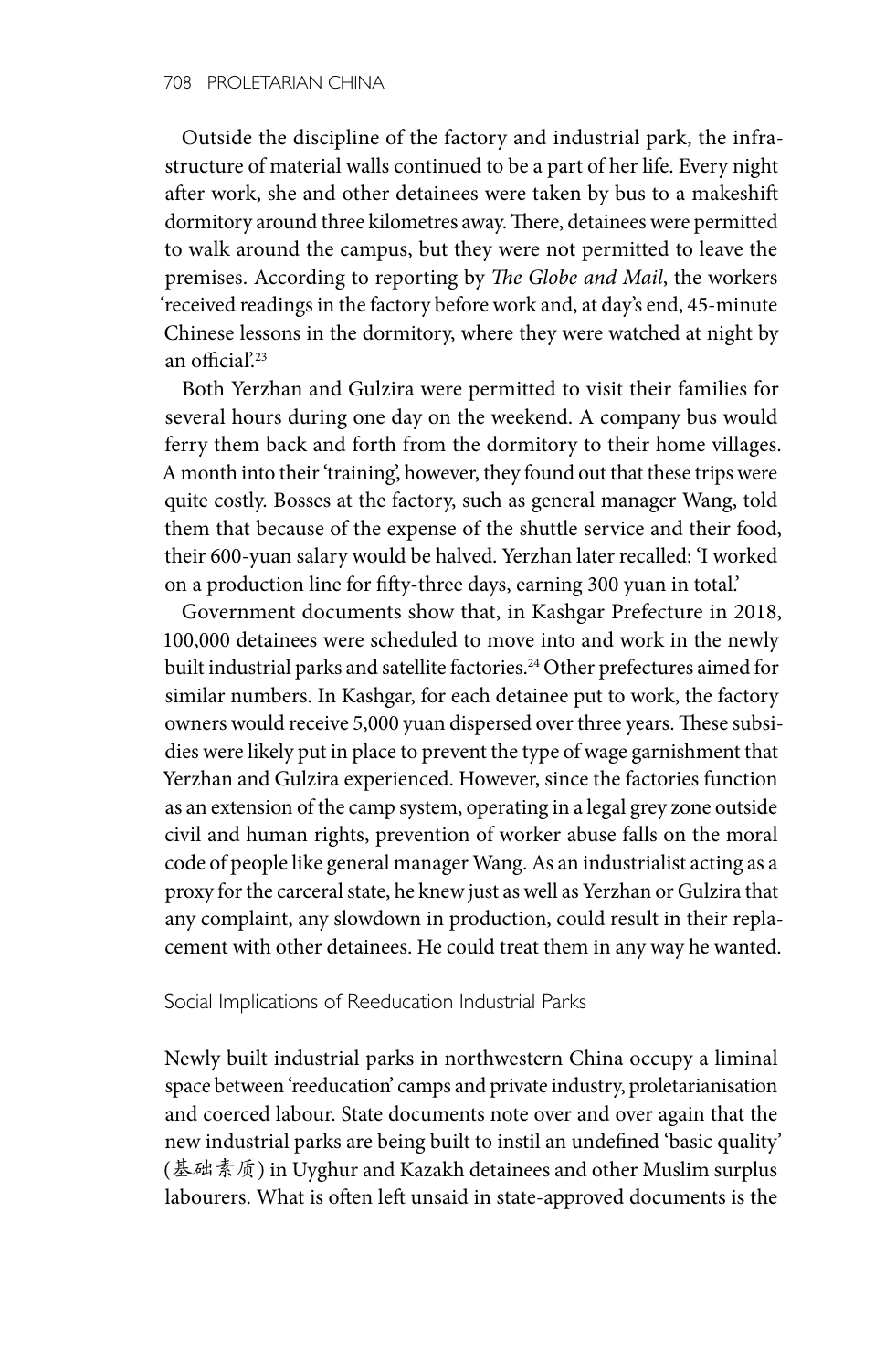way these factory spaces function as an archipelago of institutions at the periphery of the Chinese social contract—the implicit agreement that a state will protect its citizens in exchange for their loyalty. For Uyghurs and Kazakh Chinese citizens, this social contract has been shattered as what Michel Foucault refers to as the prison archipelago is enlisted in a mode of colonial-capitalist production—a reeducation labour regime—that erodes the vitality of indigenous social reproduction.25 The documents of the workers in Xinjiang internment factories are confiscated or their identification cards are marked as invalid, placing them under a pervasive form of unfreedom. These types of coerced labour are subsidised and directed by the state and operationalised by a complex web of surveillance practices and a logistics system that are bringing the Chinese factory to the Uyghur and Kazakh homelands. All of this material development is authorised by the threatening presence of hundreds of internment camps that signify the power of the state over Turkic Muslim life.

Importantly, the effects of this system are not limited to northwestern China, or even to China itself. Nearly all the gloves that are made by detainees in the satellite factory of the Luye Shuozi Island Trading Company are sold abroad. On the company's Alibaba distribution site, they note that the prices of their gloves range from US\$1.50 to US\$24 per pair depending on the style and quantity purchased. Some are distributed by the up-scale Hong Kong–based boutique Bread n Butter, which has outlets in malls around the world where they likely are sold for far more. In any case, the price at which these gloves are sold is exponentially higher than the price workers are paid per pair. This system of expropriation—a type of state-authorised theft—is justified by the rhetoric of charity, of 'aiding Xinjiang' (援疆) with the gift of the cultural capital provided by knowledge of the Chinese language, or framed as Han factory owners helping detainees cultivate the 'quality' ( $\bar{\ddot{\mathcal{R}}}$ ) needed to be disciplined industrial workers.26

In an essay written in adulation of the internment factory complex, a Ghulja County official wrote that when the Turkic Muslim farmers and herders arrived at the factory they 'took off their grass shoes, put on leather shoes, and became industrial workers'.<sup>27</sup> The counterfactual imagery of 'backward' (落后) minority people who wore primitive 'grass'  $(\ddot{\mp})$  shoes being given the gift of factory discipline through internment precisely captures the spirit of the 'quality' acquisition process as seen by state workers and contractors. In a regional state media video valorising the implementation of a coercive job program, the reporter repeatedly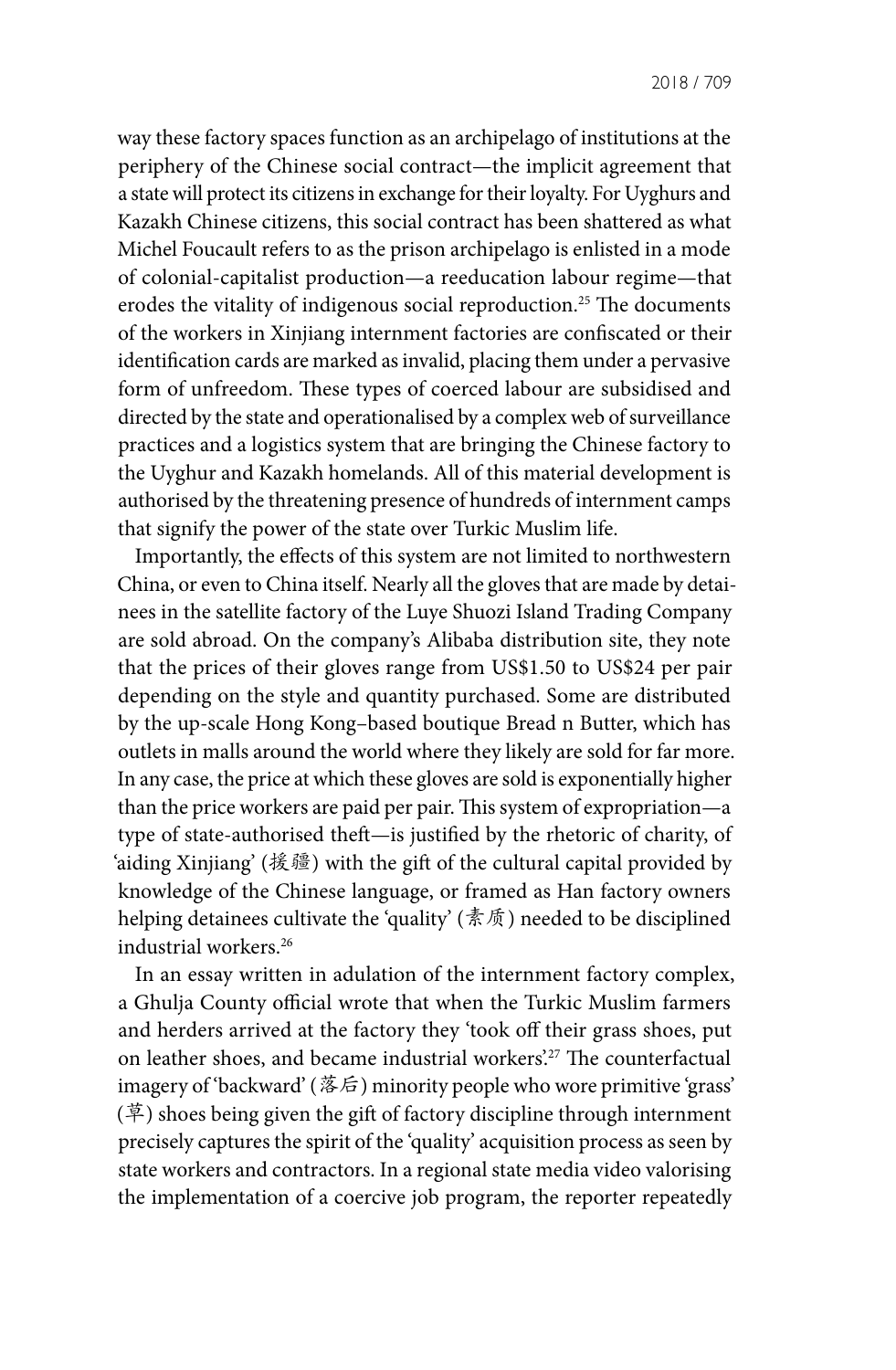noted that the Turkic Muslim workers did not even pause to look up at the camera during the filming.<sup>28</sup> The reporter interpreted this as a sign of their excellent work ethic as newly trained 'high-quality' workers. This discourse was also instilled by management. Both Yerzhan and Gulzira mentioned that their managers emphasised that they were making gloves for export, so the quality of their sewing had to be very high. The training they were receiving in 'human quality' would be reflected in the quality of the gloves they mass produced.

The introduction of state-directed, Han-exclusive corporate power over Uyghur and Kazakh life has the effect of accelerating the alienating effects of factory labour across ethnic and class differences. Alienation removing the individual from the ownership of their labour as workers and, in this case, from their autonomy as Turkic Muslim individuals—is a primary feature of the reeducation factory. The goal of the reeducation industrial parks is to turn Kazakhs and Uyghurs into a deeply controlled proletariat, a new docile yet productive lumpen class—those without the social welfare afforded to the formally recognised rights-bearing working class. By turning a population of people regarded as not deserving of legal protections into a permanent underclass, state authorities and private industrialists hope they will extend the market expansion of the Chinese textile and garment industry. They are building a colonial frontier in capitalist accumulation—a process that is simultaneously a new iteration of racialised capitalism and contemporary settler-colonialism.29 This system of controlled labour is 'carried' (载体) by a massive reeducation system, a mechanism of infrastructural state power that ensures that this new class of interned labourers cannot rise up as a class for themselves. In fact, because of this extralegal system, the only thing that protects Turkic Muslim workers from expropriation and violence is the goodwill of their Han managers. As indicated by the payment scheme at the glove factory, worker protections often appear as a form of 'investment' in the quality of Turkic workers even while worker wellbeing and indigenous social relationships are viewed as valueless.

### At the Limit of Global Capitalism

Since the factories function as an extension of the camp system, outside the rule of law and at the margin of the social contract, factory managers can treat Uyghur and Kazakh workers as disposable. In December 2018, managers at the factory threatened Gulzira with being sent back to the